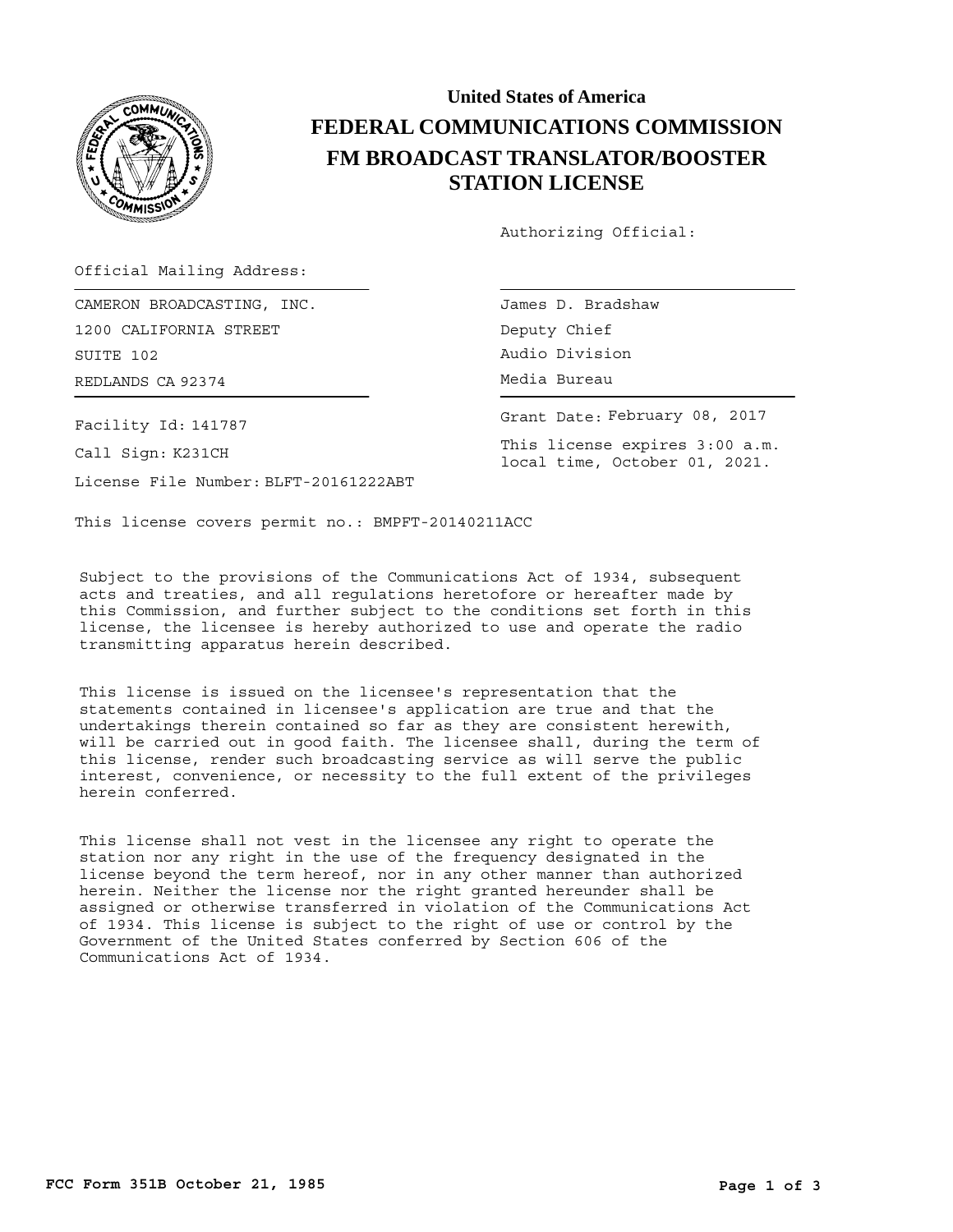Callsign: K231CH License No.: BLFT-20161222ABT Principal community to be served: AZ-BULLHEAD CITY Hours of Operation: Unlimited Frequency (MHz): 94.1 Via: Direct - off-air Primary Station: KZZZ (AM), Frequency 1490 kHz, BULLHEAD CITY, AZ Channel: 231 Name of Licensee: CAMERON BROADCASTING, INC.

Antenna Coordinates: North Latitude: 35 deg 14 min West Longitude: 114 deg 44 min 32 sec Transmitter: Type Accepted. See Sections 73.1660, 74.1250 of the Commission's Rules. Transmitter output power: 0.025 kW 48 sec

Antenna type: (directional or non-directional): Directional Description: SCA CL-FM

Major lobe directions (degrees true): 155

Horizontally Vertically Polarized Polarized Antenna: Antenna: Effective radiated power in the Horizontal Plane (kw): 0.099 Height of radiation center above ground (Meters): 6 Height of radiation center above mean sea level (Meters): 1466 Antenna structure registration number: Not Required Overall height of antenna structure above ground: 9 Meters Obstruction marking and lighting specifications for antenna structure: It is to be expressly understood that the issuance of these specifications is in no way to be considered as precluding additional or modified marking

or lighting as may hereafter be required under the provisions of Section

303(q) of the Communications Act of 1934, as amended.

None Required